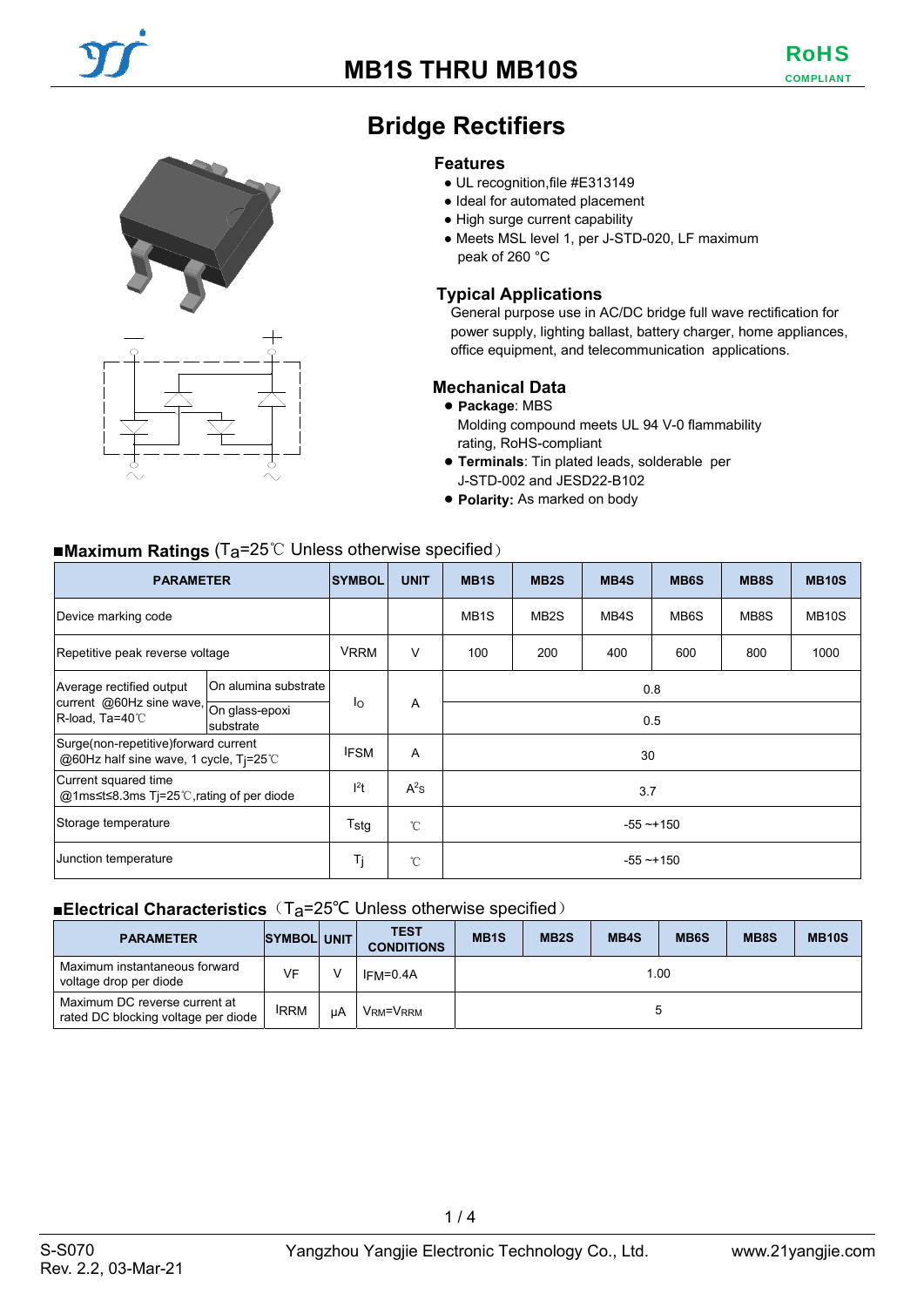

### ■**Thermal Characteristics** (Ta=25℃ Unless otherwise specified)

| <b>PARAMETER</b>                                                                   |                                                       | <b>SYMBOL</b> | <b>UNIT</b>    | MB <sub>1</sub> S | MB <sub>2</sub> S | MB4S | MB6S | MB8S | <b>MB10S</b> |
|------------------------------------------------------------------------------------|-------------------------------------------------------|---------------|----------------|-------------------|-------------------|------|------|------|--------------|
|                                                                                    | Between junction and ambient,<br>On alumina substrate | $R\theta$ J-A |                | 76.0              |                   |      |      |      |              |
| Between junction and ambient,<br>Thermal<br>Resistance<br>On glass-epoxi substrate |                                                       | $R\theta$ J-A | $^{\circ}$ C/W | 134.0             |                   |      |      |      |              |
|                                                                                    | Between junction and lead                             | $R\theta$ J-L |                |                   |                   | 20.0 |      |      |              |

### ■**Ordering Information (Example)**

| <b>PREFERED P/N</b> | <b>PACKING</b><br><b>CODE</b> | UNIT WEIGHT(q)   | <b>MINIIMUM</b><br><b>PACKAGE(pcs)</b> | <b>INNER BOX</b><br><b>QUANTITY(pcs)</b> | <b>OUTER CARTON</b><br><b>QUANTITY(pcs)</b> | <b>DELIVERY MODE</b> |
|---------------------|-------------------------------|------------------|----------------------------------------|------------------------------------------|---------------------------------------------|----------------------|
| MB1S-MB10S          | F <sub>1</sub>                | Approximate 0.12 | 2500                                   | 5000                                     | 40000                                       | 13' reel             |
| MB1S-MB10S          | F <sub>2</sub>                | Approximate 0.12 | 3000                                   | 6000                                     | 48000                                       | 13' reel             |

### ■ **Characteristics(Typical)**



`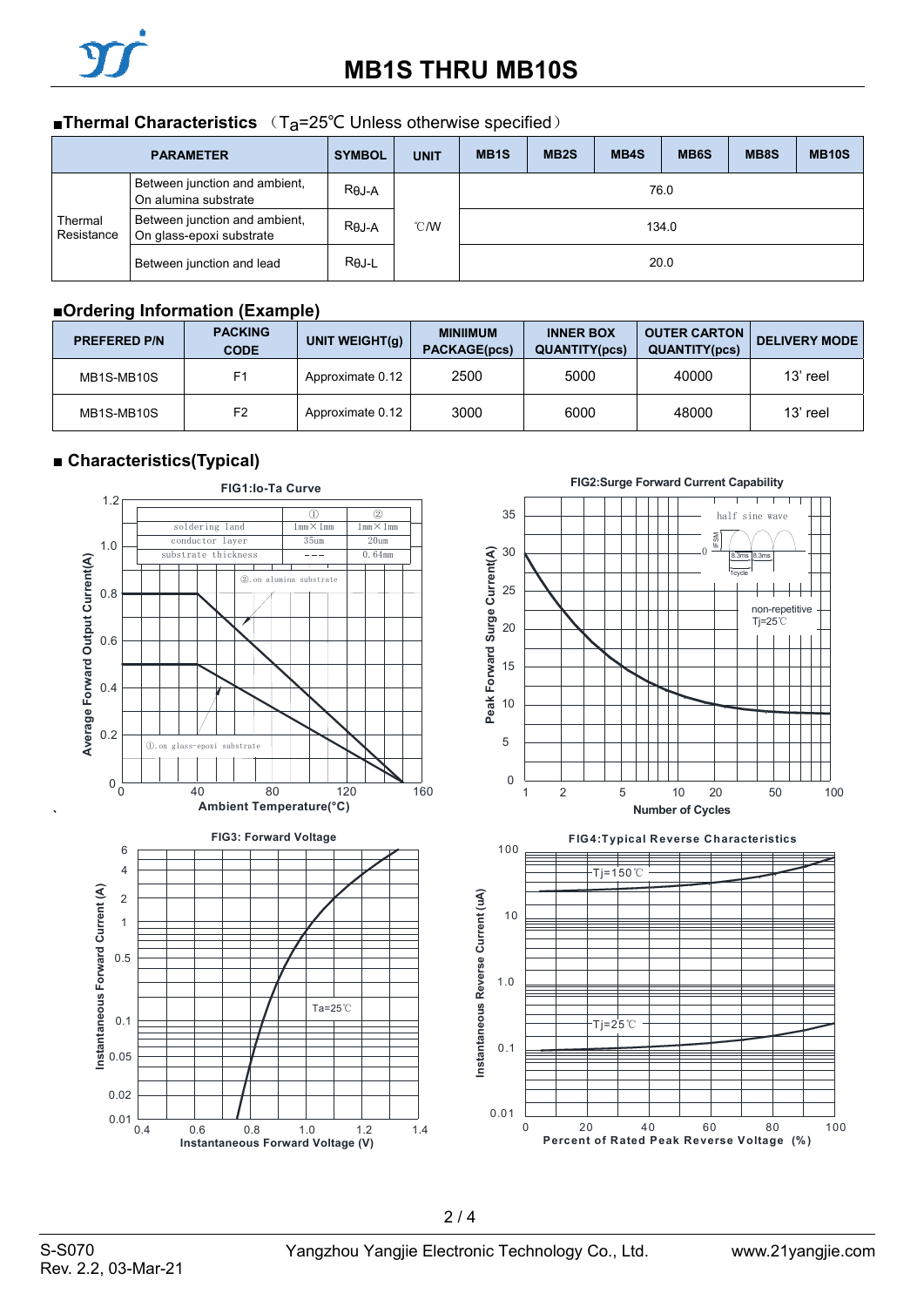

### ■ **Outline Dimensions**



### **■ Suggested pad layout**



| <b>MBS</b> |              |      |  |  |  |
|------------|--------------|------|--|--|--|
| Dim        | Min<br>Max   |      |  |  |  |
| A          | 3.60<br>4.00 |      |  |  |  |
| В          | 7.00 Max     |      |  |  |  |
| C          | 2.20         | 2.60 |  |  |  |
| D          | 4.50         | 4.90 |  |  |  |
| E          | 2.30         | 2.70 |  |  |  |
| F          | 3.00 Max     |      |  |  |  |
| G          | 0.56         | 0.84 |  |  |  |
| н          | 0.15         | 0.35 |  |  |  |
| ı          | 1.10         | 2.12 |  |  |  |
| J          | $0.20$ Max   |      |  |  |  |
| ĸ          | 0.70         | 1.10 |  |  |  |
|            | 0.95         | 1.53 |  |  |  |

| Dim            | Min  |
|----------------|------|
| P1             | 6.00 |
| P <sub>2</sub> | 2.40 |
| Q1             | 1.84 |
| റാ             | 1.20 |

3 / 4